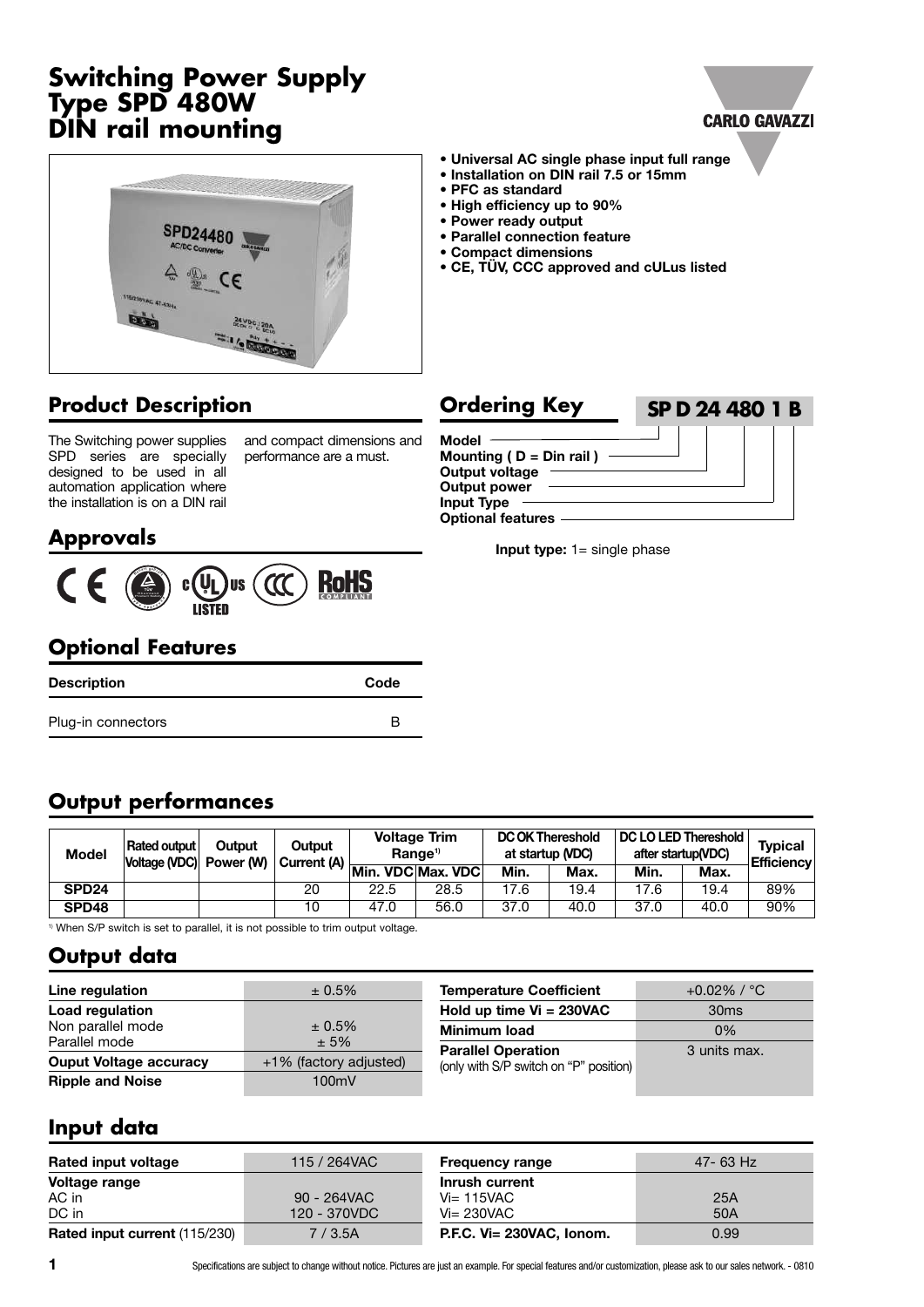

### **Controls and Protections**

| <b>Input Fuse</b>                                        | T10A/250VAC internal <sup>2)</sup> | <b>Rated Overload Protection</b>                              | $120 - 140%$   |
|----------------------------------------------------------|------------------------------------|---------------------------------------------------------------|----------------|
| <b>Overvoltage Protection SPD24</b><br>SPD <sub>48</sub> | $30 - 33$ VDC<br>$57 - 63$ VDC     | <b>Power ready output (only SPD 24)</b><br>Threshold voltages | 17.6 - 19.4VDC |
| <b>Output Short Circuit</b>                              | Current limit                      | Contact rating at 60VDC<br>insulation                         | 0.3A<br>500VDC |

<sup>2)</sup> Not replaceable by user.

# **General data (@ nominal line, full load, 25°C )**

| <b>Ambient temperature</b>                      | $-25^{\circ}$ C to 71 $^{\circ}$ C             | Cooling                  | Free air convection        |
|-------------------------------------------------|------------------------------------------------|--------------------------|----------------------------|
| Derating ( $>56^{\circ}$ C to +71 $^{\circ}$ C) | $2.5\%/°C$                                     | MTBF (MIL-HDBK-217F)     | n.a.                       |
| <b>Ambient humidity</b>                         | 20 - 95%RH                                     | Case material            | Metal                      |
| <b>Storage</b>                                  | $-25^{\circ}$ C to $+85^{\circ}$ C             |                          | (powder painted aluminium) |
| Dimensions $L \times W \times D$                |                                                | Weight                   | 1920g                      |
| Screw terminal type<br>Plug in connectors       | $125 \times 175 \times 123$<br>142 x 175 x 123 | <b>Protection degree</b> | IP20                       |

#### **Approvals and EMC**

| Insulation voltage I/O                | 3.000VAC                               | CЕ | EN61000-6-3                                          |
|---------------------------------------|----------------------------------------|----|------------------------------------------------------|
| Insulation resistance I/O<br>@ 500VDC | 100 $M\Omega$                          |    | <b>EN55022 class B</b><br>EN61000-3-2<br>EN61000-3-3 |
| UL / $c$ UL                           | UL508 listed, UL60950-1,<br>Recognized |    | EN61000-6-2<br>EN55024                               |
| <b>TUV</b>                            | EN60950-1                              |    |                                                      |

### **Block diagrams**